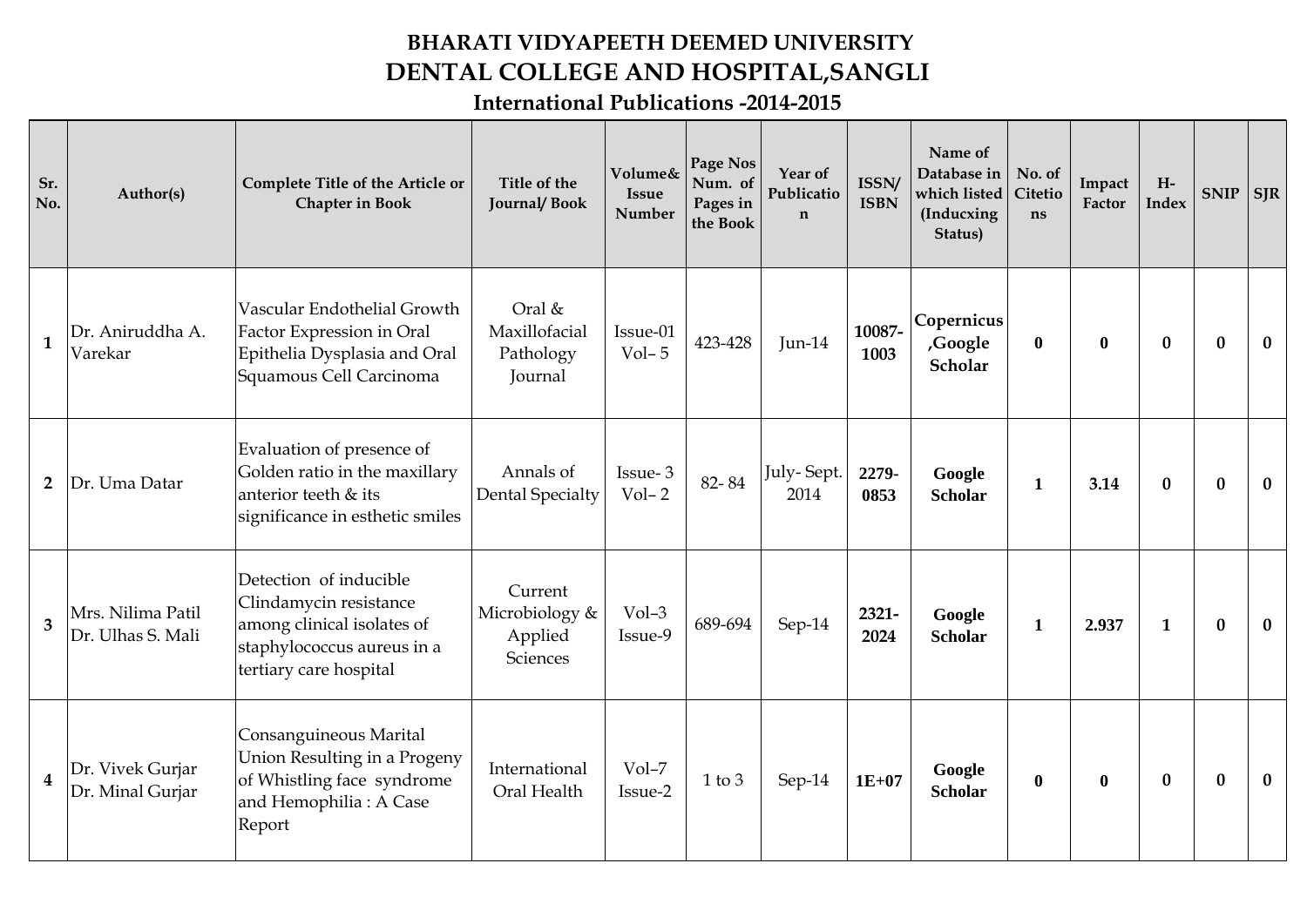| 5              | Dr. Anil T. Patil                                                                              | Effectiveness of supervised<br>toothbrushing and oral health<br>education in improving oral<br>hygiene status and practices<br>of urban and rural school<br>children: A comparative 3<br>study | Journal of<br>International<br>Society of<br>Preventive &<br>community<br>Dentistry | $Vol-4$<br>Issue-3   |           | 175-181 Sept. 2014 | 2250-<br>1002 | Google<br>Scholar/<br>Pubmed                   | $\bf{0}$     | $\mathbf{0}$ | $\bf{0}$     | $\bf{0}$         | $\bf{0}$     |
|----------------|------------------------------------------------------------------------------------------------|------------------------------------------------------------------------------------------------------------------------------------------------------------------------------------------------|-------------------------------------------------------------------------------------|----------------------|-----------|--------------------|---------------|------------------------------------------------|--------------|--------------|--------------|------------------|--------------|
| 6              | Dr. Uma Datar                                                                                  | Clicopathological study of a<br>series of giant cell fibroma<br>using picrosirius red<br>polarization microscopy<br>technique                                                                  | Archives of<br>Iranian<br>Medicine                                                  | $Vol-17$<br>Issue-11 | 746-749   | $Nov-14$           | 1029-<br>2977 | Google<br>Scholar<br>Pubmed/<br>Medline        | $\bf{0}$     | 1.22         | $\bf{0}$     | 0.656            | 0.3          |
| $\overline{7}$ | Dr. Kamal Shigli                                                                               | Assessment of the learning<br>environment in<br>Prosthodontics department<br>based on Dental College<br>learning Environment Survey<br>by the graduates of a dental<br>institute in India      | Journal of<br>Educational<br><b>Evaluation</b> for<br>Health<br>Profession          | $Vol-11$<br>Issue-   | 01 to 05  | Dec-14             | 1975-<br>5937 | PubMed/<br>EBSCO/<br>Google<br>Scholar         | $\mathbf 1$  | $\mathbf{0}$ | $\mathbf{0}$ | $\boldsymbol{0}$ | $\mathbf{0}$ |
| 8              | Dr. Shridevi B.<br>Tamgond<br>Dr. Anil Patil<br>Dr. Sandhyarani<br>Huddar<br>Dr. Santosh Hugar | Christmas Disease: diagnosis<br>and management of a<br>haemorrhagic diathesis<br>following dentofacial trauma                                                                                  | <b>BMJ</b> Case<br>Report                                                           | Vol-<br>Issue-       | $01 - 04$ | <b>Dec-14</b>      | 175779<br>0X  | Pubmed/<br>Google<br>Scholar/<br><b>Scopus</b> | $\mathbf{0}$ | $\bf{0}$     | $\bf{0}$     | 0.159            | 0.1          |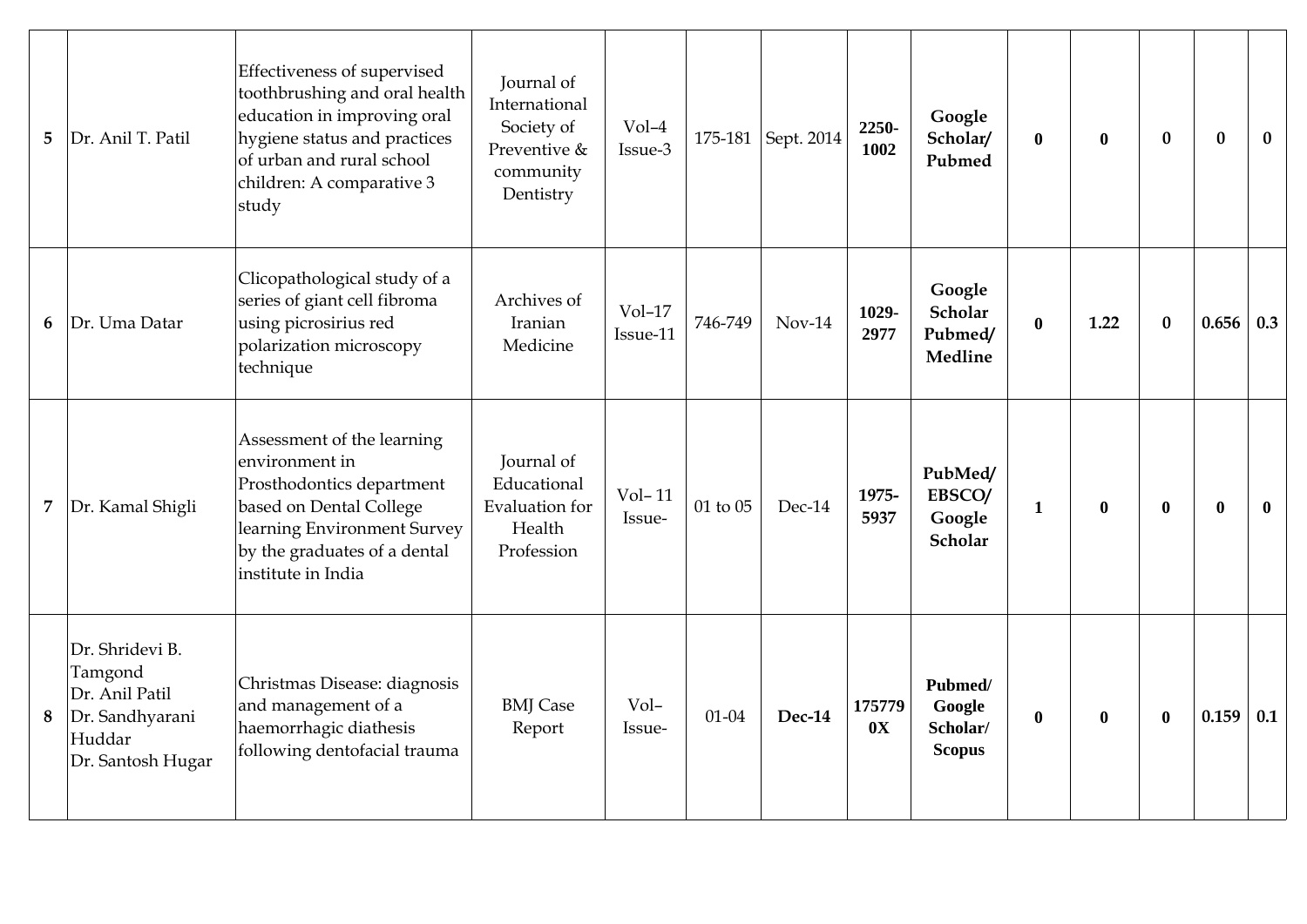| 9  | Dr. Anand Shigli                                        | Dental Manifestations of<br>congenital rubella syndrome                                                           | <b>BMJ</b> Case<br>Report                                                         | $\overline{\phantom{m}}$ | 01 to 02       | Feb-15           | 0X            | 175779 PubMed/Eb<br>sco/Medline         | $\bf{0}$     | $\bf{0}$ | $\boldsymbol{0}$ | $\bf{0}$ | $\bf{0}$     |
|----|---------------------------------------------------------|-------------------------------------------------------------------------------------------------------------------|-----------------------------------------------------------------------------------|--------------------------|----------------|------------------|---------------|-----------------------------------------|--------------|----------|------------------|----------|--------------|
| 10 | Dr. Dilip Magdum<br>Dr. Amol Karagir<br>Dr. Pooja Farne | Denture Cleaners:<br>A Review                                                                                     | Indian Journal<br>of Dental &<br><b>Medical Science</b>                           | $Vol -14$<br>Issue-02    | 94-96          | Feb-15           | 1555-<br>2810 | Copernicus<br>,Google<br>Scholar        | $\bf{0}$     | 1.55     | $\bf{0}$         | $\bf{0}$ | $\bf{0}$     |
| 11 | Dr.Dayanand<br>Huddar                                   | Intra-radicular Rehabilitation<br>of Tooth Using Composite<br>Resin with Light Transmitting<br>Post-A Case Report | Scholars Journal<br>of Dental<br>Sciences (SJDS)                                  | $Vol-2$<br>Issue-1       | 6 to 9         | Dec-Feb-<br>2015 | 2394-<br>4951 | Google<br>Scholar/Sc<br>opus/Pubm<br>ed | $\bf{0}$     | $\bf{0}$ | $\bf{0}$         | $\bf{0}$ | $\mathbf{0}$ |
| 12 | Dr. Anand Shigli                                        | <b>Effect of Catalase and Sodium</b><br>Fluoride on Human Enamel<br>Bleached with 35 %<br>Carbamide Peroxide      | International<br>Journal of<br>Clinical<br>Pediatric<br>Dentistry                 | $Vol - 8$<br>Issue-1     | $01$ to $06\,$ | Apr-15           | 0974-<br>7052 | Ebsco/<br>Google<br>Scholar/ICI         | $\mathbf{0}$ | 0.35     | $\bf{0}$         | $\bf{0}$ | $\bf{0}$     |
| 13 | Mrs. Smita Patil<br>(Gaikwad)                           | A Study of Pulmonary<br>function tests in petrol pump<br>workers                                                  | International<br>Journal of<br><b>Recent Trends</b><br>in Science &<br>Technology | $Vol-14$<br>Issue-3      | 666-669        | Apr-15           | 2277-<br>2812 | Copernicus<br>,Google<br>Scholar        | $\mathbf{0}$ | 1.495    | $\bf{0}$         | $\bf{0}$ | $\bf{0}$     |